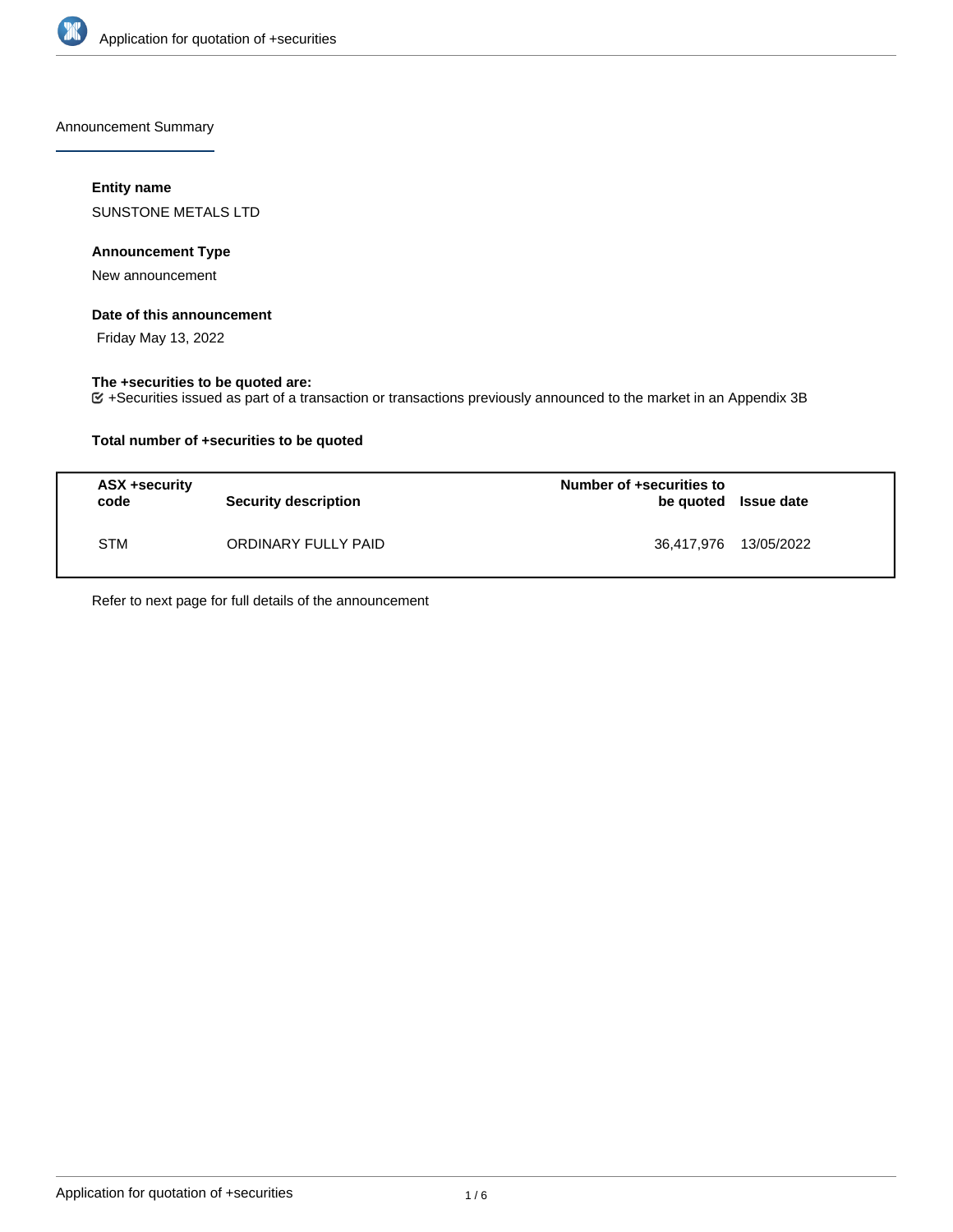

Part 1 - Entity and announcement details

## **1.1 Name of entity**

SUNSTONE METALS LTD

We (the entity named above) apply for +quotation of the following +securities and agree to the matters set out in Appendix 2A of the ASX Listing Rules.

**1.2 Registered number type** ABN

**Registration number** 68123184412

**1.3 ASX issuer code** STM

**1.4 The announcement is**

New announcement

### **1.5 Date of this announcement**

13/5/2022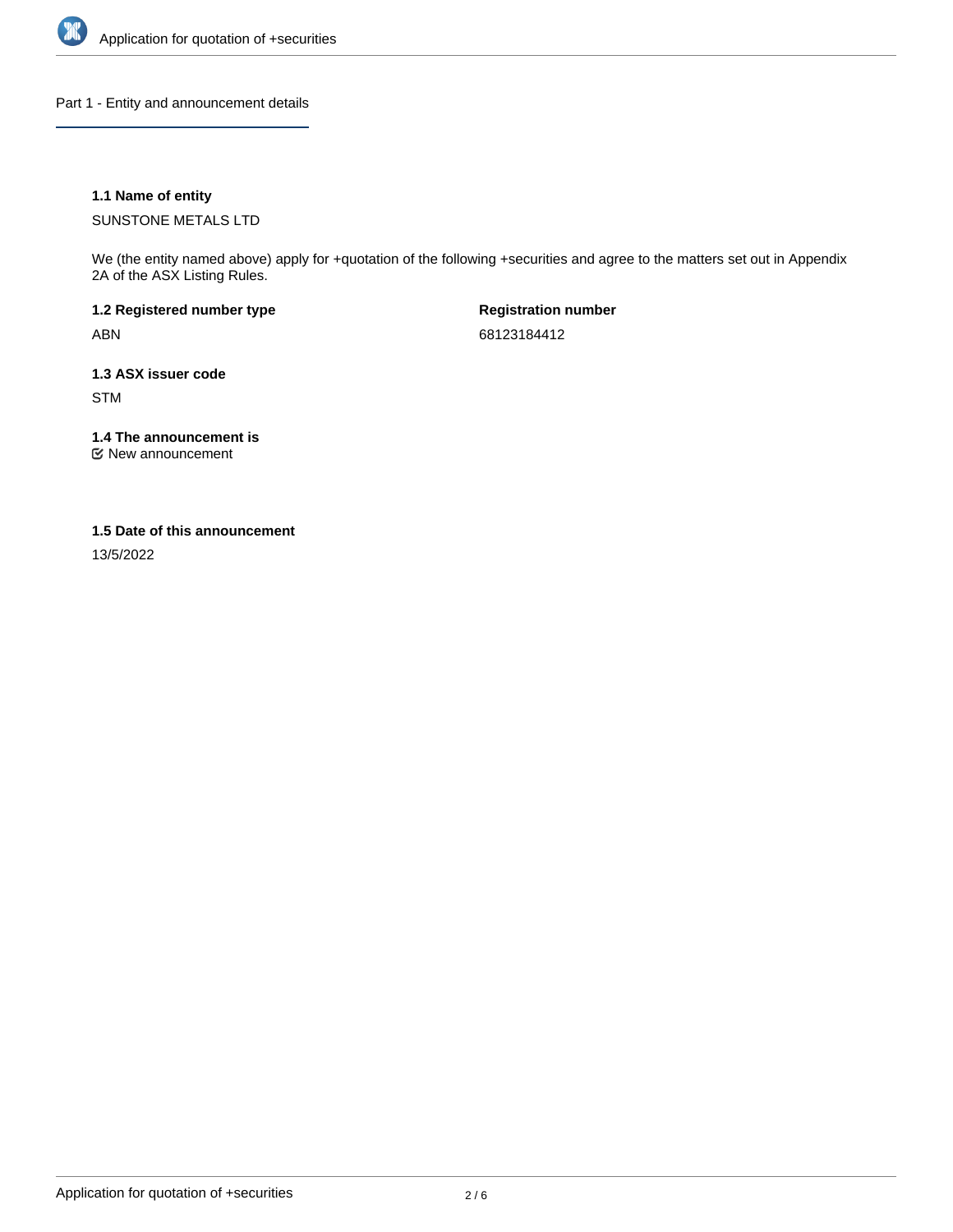

# Part 2 - Type of Issue

#### **2.1 The +securities to be quoted are:**

+Securities issued as part of a transaction or transactions previously announced to the market in an Appendix 3B

### **Previous Appendix 3B details:**

| Announcement Date and<br>Time | <b>Announcement Title</b>                   | Selected Appendix 3B to submit quotation<br>reauest          |  |
|-------------------------------|---------------------------------------------|--------------------------------------------------------------|--|
| 13-Apr-2022 09:42             | New - Proposed issue of securities -<br>STM | An offer of +securities under a +securities<br>purchase plan |  |

**2.3a.2 Are there any further issues of +securities yet to take place to complete the transaction(s) referred to in the Appendix 3B?**

No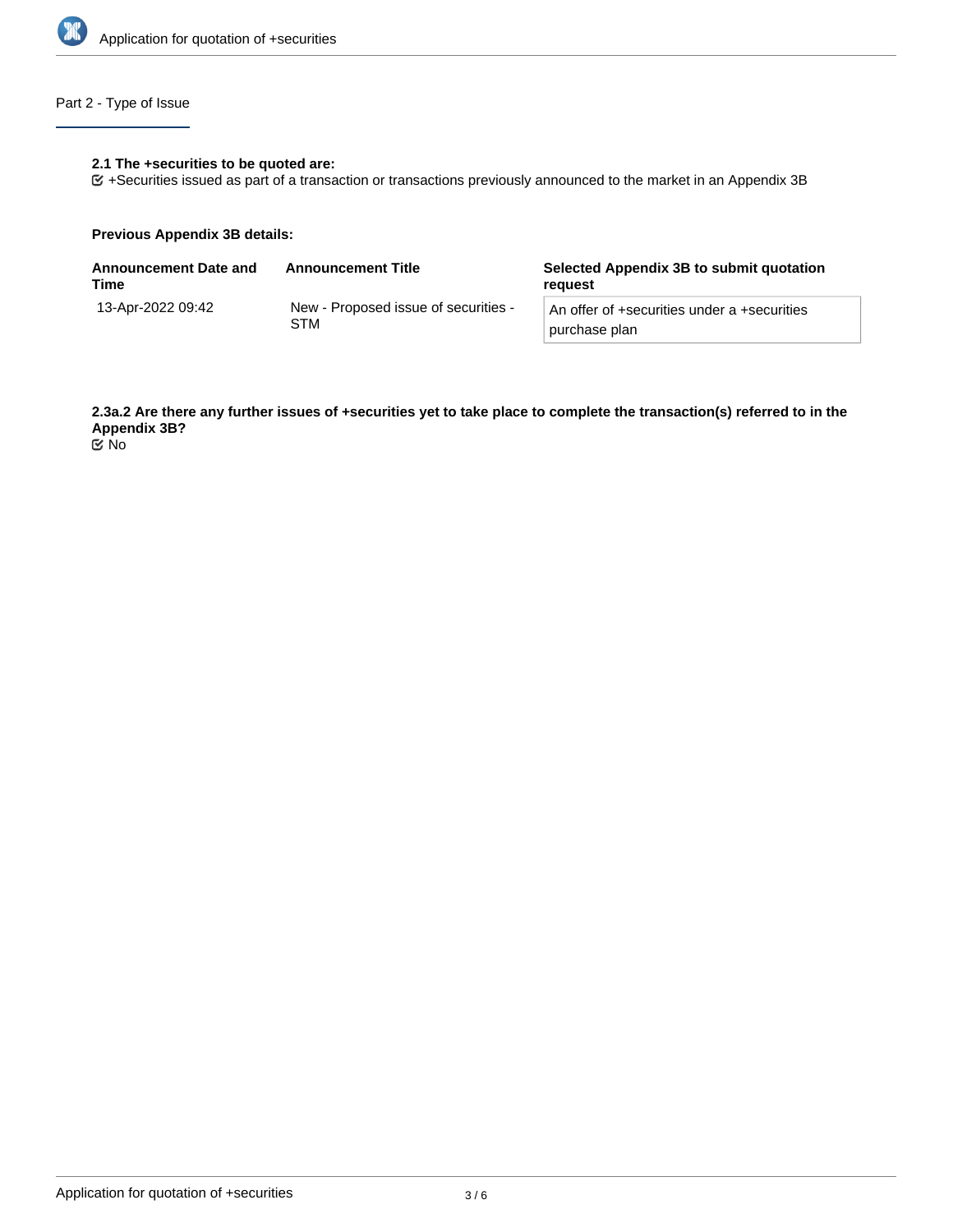

Part 3A - number and type of +securities to be quoted where issue has previously been notified to ASX in an Appendix 3B

## Corporate Action Component Detail

## **ASX +security code and description**

STM : ORDINARY FULLY PAID

**Issue date**

13/5/2022

Distribution Schedule

**Provide a distribution schedule for the new +securities according to the categories set out in the left hand column including the number of recipients and the total percentage of the new +securities held by the recipients in each category.**

| Number of +securities held | Number of holders | Total percentage of +securities held<br>For example, to enter a value of 50%<br>please input as 50.00 |
|----------------------------|-------------------|-------------------------------------------------------------------------------------------------------|
| $1 - 1,000$                |                   | %                                                                                                     |
| $1,001 - 5,000$            |                   | %                                                                                                     |
| $5,001 - 10,000$           |                   | %                                                                                                     |
| 10,001 - 100,000           |                   | %                                                                                                     |
| 100,001 and over           |                   | %                                                                                                     |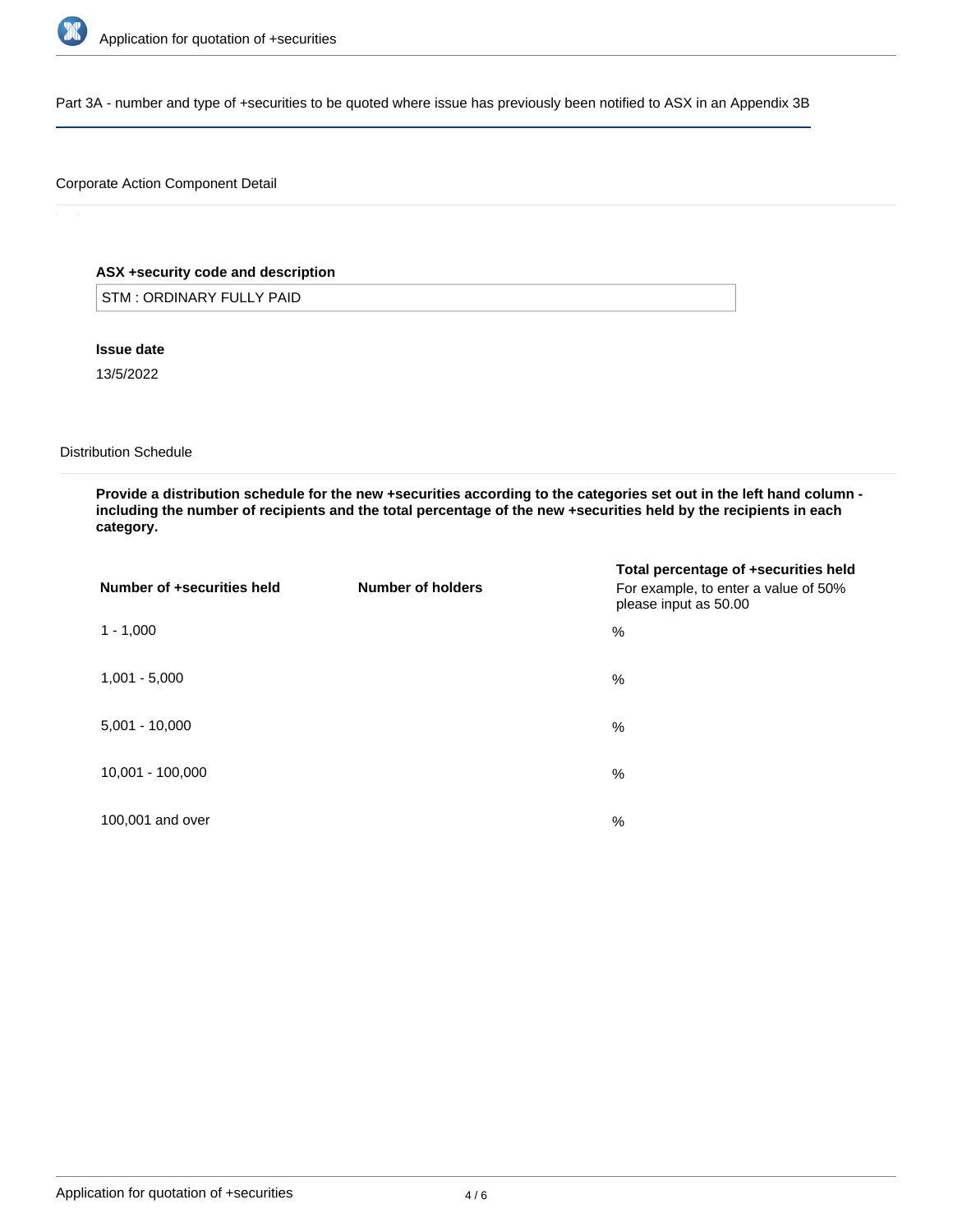

Issue details

# **Number of +securities to be quoted**

36,417,976

# **Issue currency**

**Issue price or consideration per +security**

AUD - Australian Dollar

AUD 0.06700000

**Any other information the entity wishes to provide about the +securities to be quoted**